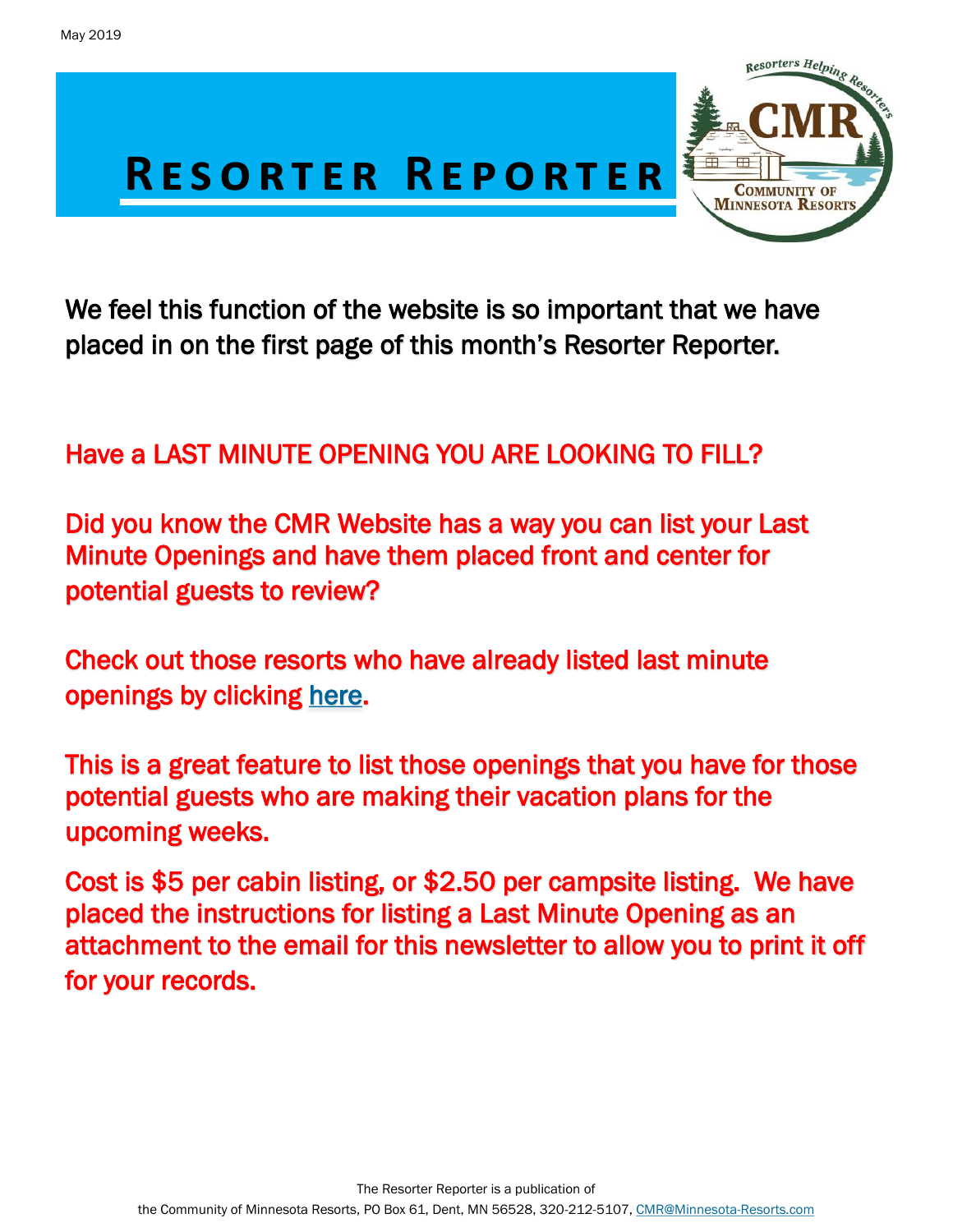The Community of Minnesota Resorts exists to help family owned and operated resorts in Minnesota to continue as a viable segment of the Minnesota tourism industry.

The Community of Minnesota Resorts' motto is: "Resorters Helping Resorters." "We believe that none of us alone is as smart as all of us together."

## Table Of Contents

| Last Minute Opening Guide          |    |
|------------------------------------|----|
| Calendar of Events                 | P2 |
| Extra Week Means Extra Revenue     | PЗ |
| <b>Marketing Committee Update</b>  | P4 |
| Resorter of the Year Nominations   | P5 |
| Noncom Notes Newsletter            | Р6 |
| <b>CMR Fall Conference</b>         |    |
| <b>EMT Events Update</b>           |    |
| <b>EMT Express</b>                 |    |
| Join the CMR Facebook Group        | P7 |
| <b>CMR Scholarship Winners</b>     |    |
| <b>Upcoming Membership Renewal</b> | P9 |
|                                    |    |

## New Format-Additional Content-Pertinent and Timely Information

The Community of Minnesota Resorts' newsletter, the Resorter Reporter, has changed. Here are some helpful hints for navigating the links in this newsletter.

When you click on a link to external content, you will be connected to that content. To return to the newsletter from that content, just close the new window that opened by clicking the back arrow in the upper left hand corner. You will then return to the Resorter Reporter.

## Community Of Minnesota Resorts Calendar of Events

| <b>May 27</b>                                     | <b>Memorial Day</b>                             |  |  |
|---------------------------------------------------|-------------------------------------------------|--|--|
| July 4                                            | 4th of July                                     |  |  |
| August 31                                         | <b>Membership Renewal Due Date</b>              |  |  |
| September 1                                       | <b>Resorter of the Year Nomination Deadline</b> |  |  |
| November 3-5                                      | Fall Conference at Sugar Lake Lodge             |  |  |
|                                                   |                                                 |  |  |
| Make sure to mark your calendar for these events! |                                                 |  |  |



The Resorter Reporter is a publication of

the Community of Minnesota Resorts, PO Box 61, Dent, MN 56528, 320-212-5107, [CMR@Minnesota-Resorts.com](mailto:CMR@Minnesota-Resorts.com?subject=Community%20of%20Minnesota%20Resorts)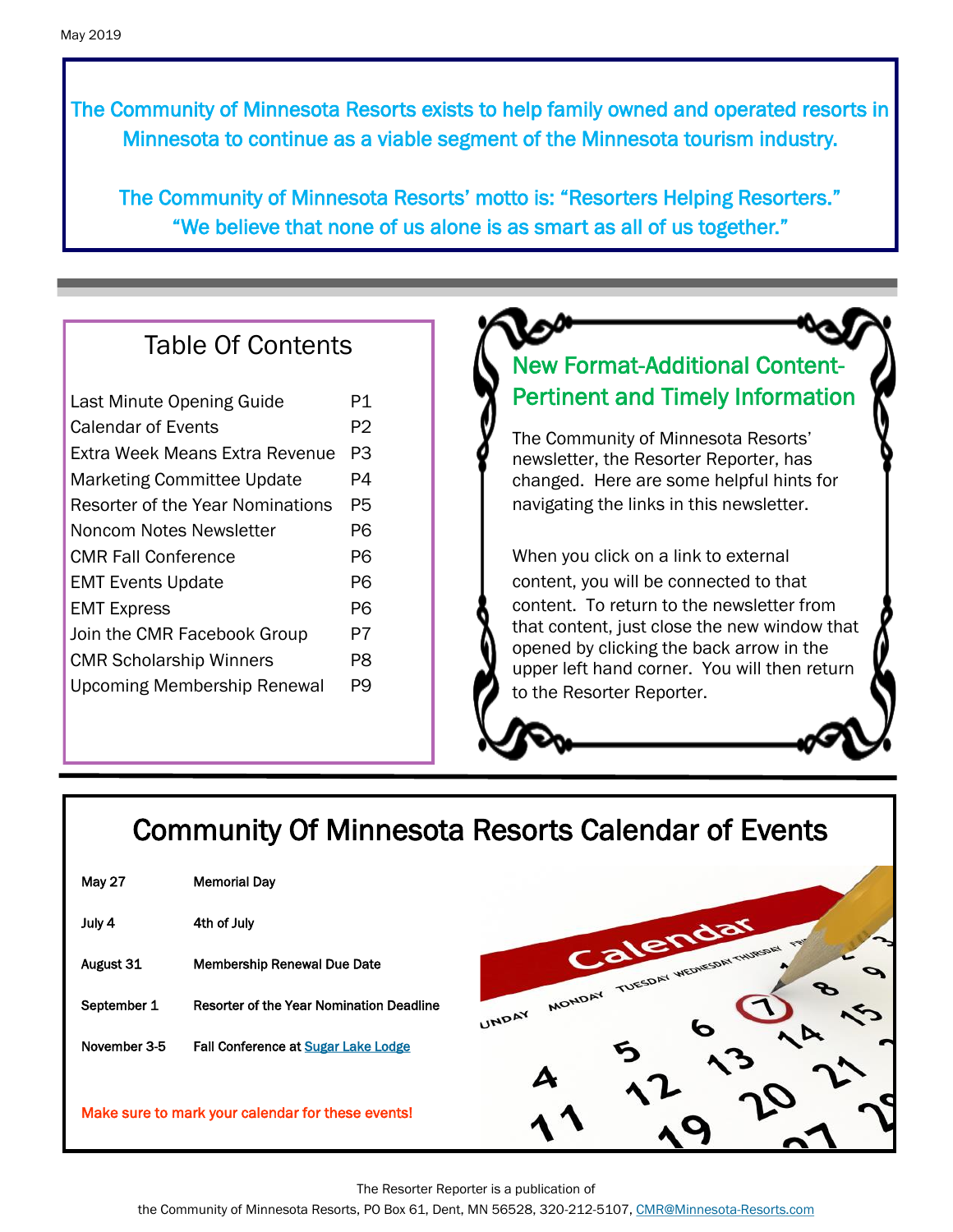Extra Week Means Extra Revenue-Handy Resorter Calendar

There had been discussion via the Yahoo Chat Line and Facebook Groups about the "Extra Week" that occurs in the summer every number of years, and next occurs in 2020, based upon when Memorial Day and Labor Day fall on the calendar.

### What is it?

This extra week is vitally important to resorts to enable them to capitalize on the added prime time week to garner additional revenue. This extra week is not available for re-booking purposes the next year, but it is an excellent way to fit in a large family reunion, or just get new guests into the resort for at least one year (and maybe use those guests from the extra week to then fill availability in the following year since the extra week guests cannot rebook).

It is not recommended to switch long term guests to this extra week because it is not a week that is able to be rebooked the next year, so a current guest that switches to the extra week, and gives up their regular week reservation, runs the risk of not being able to rebook the next year. Carefully managed, the extra week is a way to capitalize on prime time in the summer.

### How does it work?

Take a look at the Handy Resort Calendar in this link of the [Spring 2010 Minnesota](https://minnesota-resorts.com/wp-content/uploads/resorters/Vol%2026%20No%202%20-%20Spring%202010%20Interactive/FLASH/index.html?page=14)  [Resorter Magazine](https://minnesota-resorts.com/wp-content/uploads/resorters/Vol%2026%20No%202%20-%20Spring%202010%20Interactive/FLASH/index.html?page=14) on pages 14 and 15. It lays out each year through 2021 how the calendar falls for rebooking purposes each year. Note that in 2015 and 2020 the "Extra Week" that the calendar allows due to the way Memorial Day and Labor Day fall on the calendar.

What you do at your resort is pick when the "Extra Week" will be inserted into your 2020 calendar. Typically, most resorts state that the 4th of July guests always get the 4th of July in their week. So in 2020, those 4th of July guests arrive Saturday July 4th. Resorts then build their calendar from there. Frankly, well managed, the week can fall anywhere, but doesn't it make the most sense to have that week fall in prime summer versus anywhere else? Especially if you have different pricing for different seasons. It is typically easiest to have the extra week fall either before or after the 4th of July week.

We wanted to get this information out to everyone so they had it for rebooking purposes for 2020 as the "Extra Week" only comes once every number of years, and is vital to our businesses.

Have questions about how to manage the extra week? Feel free to email them to [CMR@Minnesota-Resorts.com.](mailto:CMR@Minnesota-Resorts.com?subject=Extra%20Week)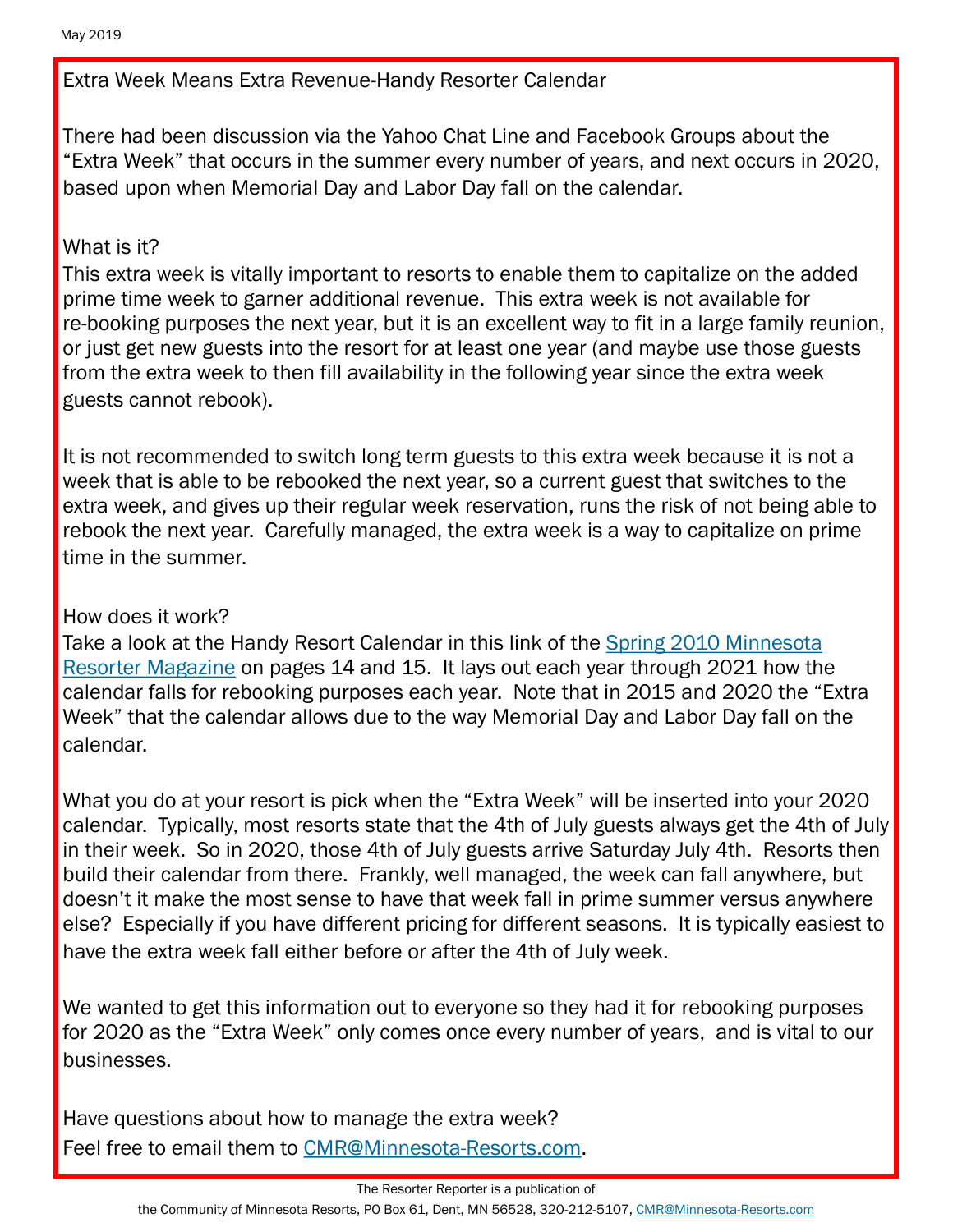

## **Update from your Marketing Committee and our Digital Marketing Liaison, Karen Senger**

### Email Campaign created to get more guests to your resorts!

Your Community of Minnesota Resorts (CMR) marketing committee has been working for you. They used some of your membership marketing dollars to drive more customers to your websites. They created an email campaign that ran the end of March and beginning of April. They worked with Jim Piga at StarTribune on an email sent to a targeted audience that we helped select. Per Jim (whom was also a presenter at our CMR Spring Workshop- thanks again Jim) it was successful.

Let's recap:

Omaha, 30,000 emails sent on 3/25/19 Des Moines, 32,500 emails sent on 3/25/19 Rochester, 5,000 emails sent on 4/8/19 Twin Cities, 57,500 emails sent on 4/15/19

After reviewing the reports and talking with Jim Piga, we had a very good response rate from this campaign. Of the 125,000 emails sent:

- 17.48% of the recipients opened the email and a total of 2.57% (3,212 recipients) clicked through to the CMR website.
- The highest percentage of recipients opening the email came from Des Moines (almost 20% and lowest was Rochester (about 12%).
- The click through to the website was good and fairly consistent amongst all four audiences.

Reports showed that the highest number of "click throughs" (people clicking to the CMR website) came from :

- 1. The header photo (loon photo)
- 2. MN Map (search page)
- 3. Two photo ads on the bottom of the email

All in all…. It was a successful campaign.

Karen Senger CMR Digital Marketing Liaison

The Resorter Reporter is a publication of

the Community of Minnesota Resorts, PO Box 61, Dent, MN 56528, 320-212-5107, [CMR@Minnesota-Resorts.com](mailto:CMR@Minnesota-Resorts.com?subject=Community%20of%20Minnesota%20Resorts)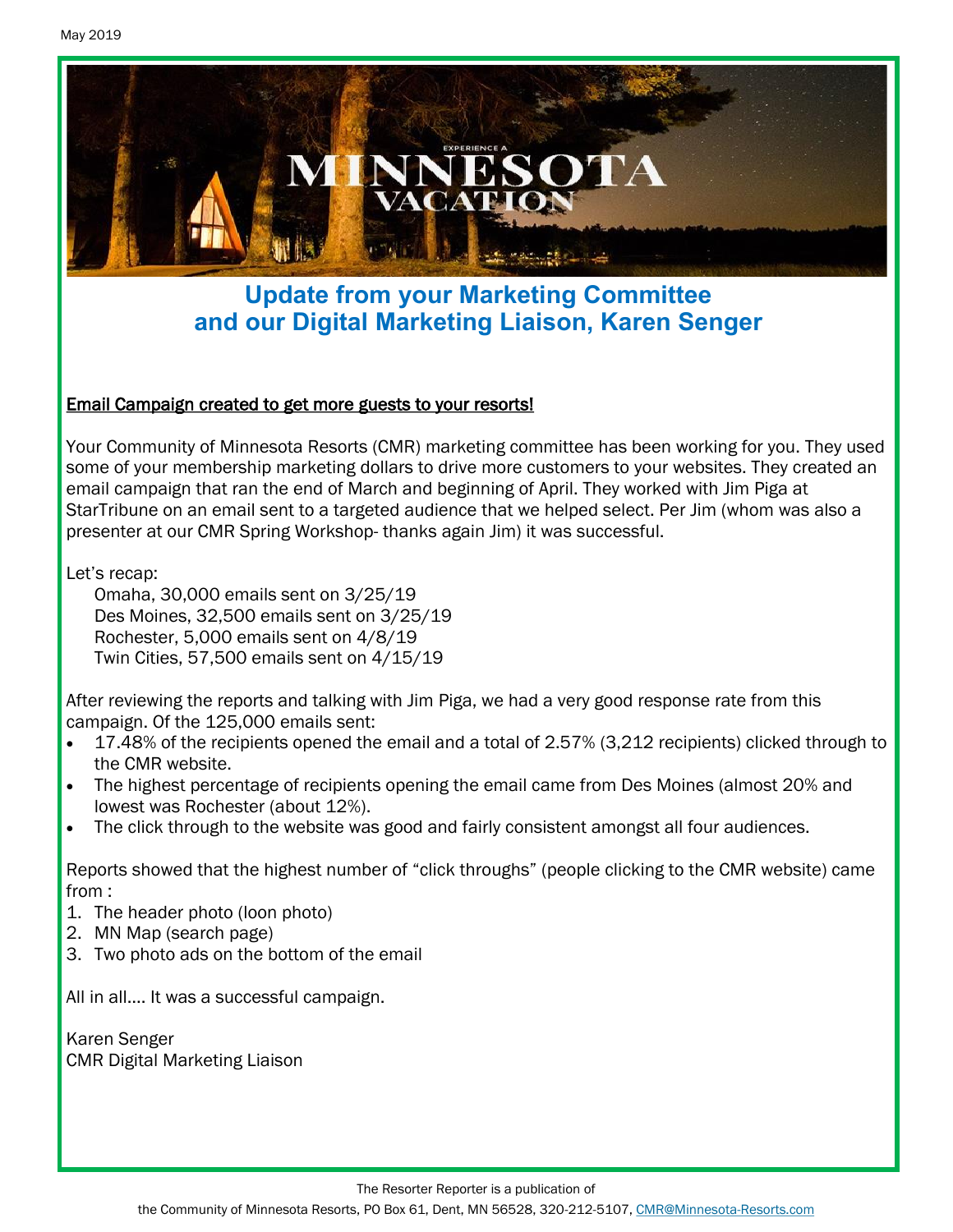.

# Resorter of the Year

**Nomination Submittal Deadline-September 1, 2019**

The Community of Minnesota Resorts (CMR) selects, through nominations by its members, one resort and resort owner(s) that have shown a dedication for the improvement of the Minnesota Resort Industry by adopting and carrying out business policies and practices that reflect a personal pride in the industry as a whole.

The nominees also live up to the organization's motto of "Resorters Helping Resorters" by involvement in community activities and by displaying a willingness to help other resort owners to successfully operate Minnesota resorts. Fill out a nomination form to to nominate the resorter who you feel should be "Resorter of the Year."

[Click here](https://minnesota-resorts.com/membership/) to be taken to the Membership page on the CMR site. Then click on the "Resorter Of The Year Nomination Packet" icon to print and fill out a nomination!

Completed nominations should be mailed to: Community of Minnesota Resorts P.O. Box 61 Dent, MN 56528 Attention: Resorter of the Year Committee

Nominations must be postmarked by September 1, 2019. The winner will be announced at the Fall Conference.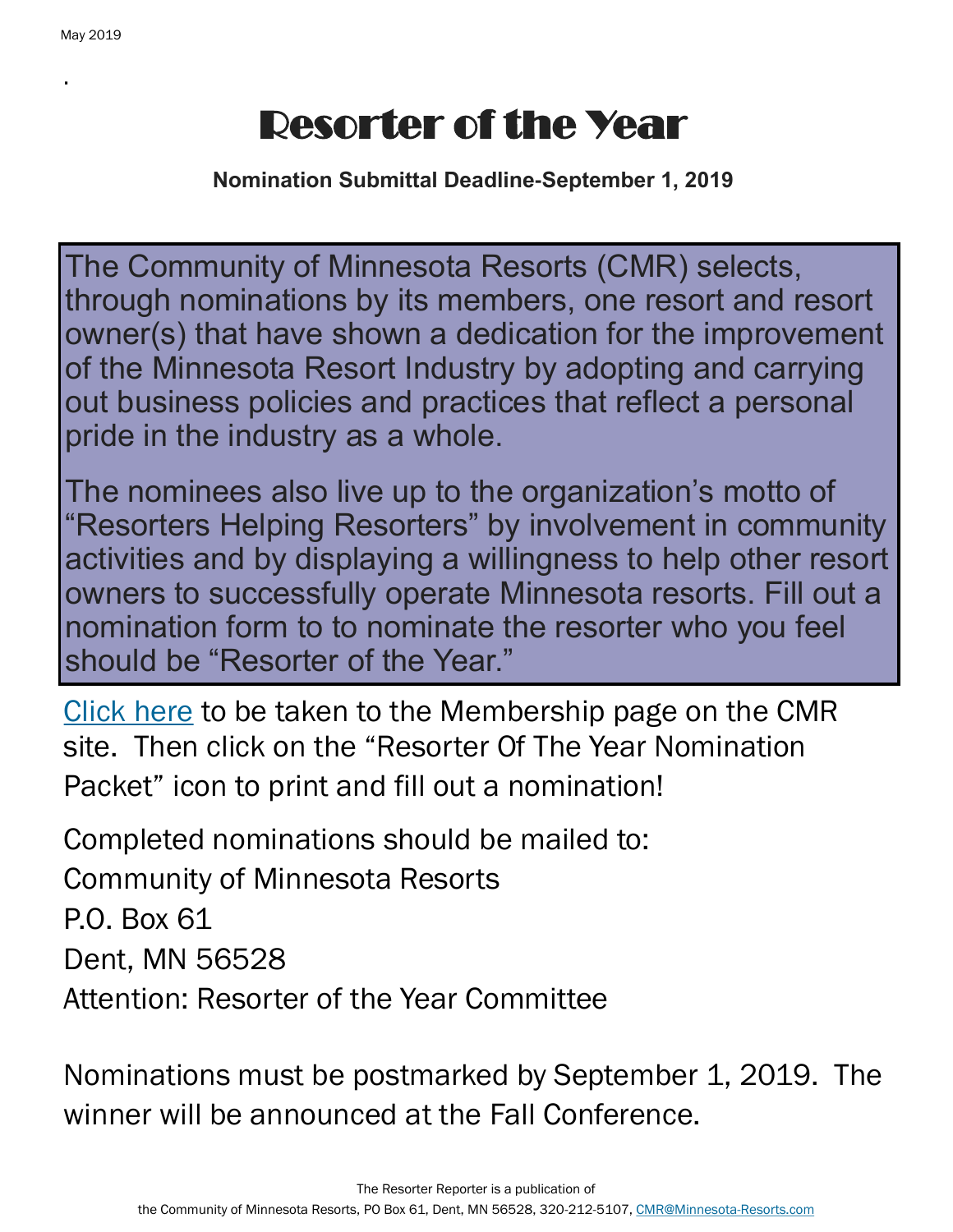# The *Noncom Notes* Newsletter **No. 1989 DEPARTMENT**

The *Noncom Notes* is the newsletter for Minnesota's noncommunity public water systems – such as schools, churches, resorts, restaurants and other businesses that have their own water supply. The *Noncom Notes* is published by the Minnesota Department of Health and includes valuable information targeted to assist the owners and operators of Minnesota's noncommunity public water systems. It includes tips for water system operation, regulatory updates, operator training schedules, and feature stories on noncommunity public water systems.

Below are the topics in the Spring 2019 Issue. To view this and other Noncom Notes newsletters [click here.](https://www.health.state.mn.us/communities/environment/water/noncom/notes.html)

- "Safe Drinking Water Wherever You Go" Video
- Reminder to Owners and Operators of Seasonal Systems
- Lead and Copper Consumer Notice Requirement
- Private to Public Well Conversion
- Lead in Minnesota Water Report
- Minnesota Rural Water Association Resources and Training Opportunities
- FREE online course available
- MDH Resources
- Emails Request
- References in this Issue
- Contact Information

#### Mark Your Calendars:

CMR Fall Conference November 3, 4 and 5 Sugar Lake Lodge Cohasset, MN (near Grand Rapids)

The season may be just beginning, but it is time to mark your calendars for the fall conference. As always we will have the vendor show, crackerbarrels, legislative fundraiser for Day On The Hill, and plenty of time to socialize and decompress after the season.

Speaker topics are being gathered now. We hope everyone can attend!

## What's going on in your neck of the woods?

Check out the Explore Minnesota Events Update by following this link to see what events are going on in your area and around the state.

[Explore Minnesota Events Update](http://www.exploreminnesota.com/newsletter-sign-up/reports/events-report/)

Once at the site, just click on the most recent events update on the site and view your area's upcoming events.

#### EMT Express

EMT Express provides biweekly news and tips for the people who market Minnesota tourism. Click [here](https://mn.gov/tourism-industry/resources/emt-express/emt-express-past-editions.jsp) to be taken to the EMT Express website page. Do you want the EMT Express delivered directly to your email address? Click [here.](https://mn.gov/tourism-industry/)



The Resorter Reporter is a publication of

the Community of Minnesota Resorts, PO Box 61, Dent, MN 56528, 320-212-5107, [CMR@Minnesota-Resorts.com](mailto:CMR@Minnesota-Resorts.com?subject=Community%20of%20Minnesota%20Resorts)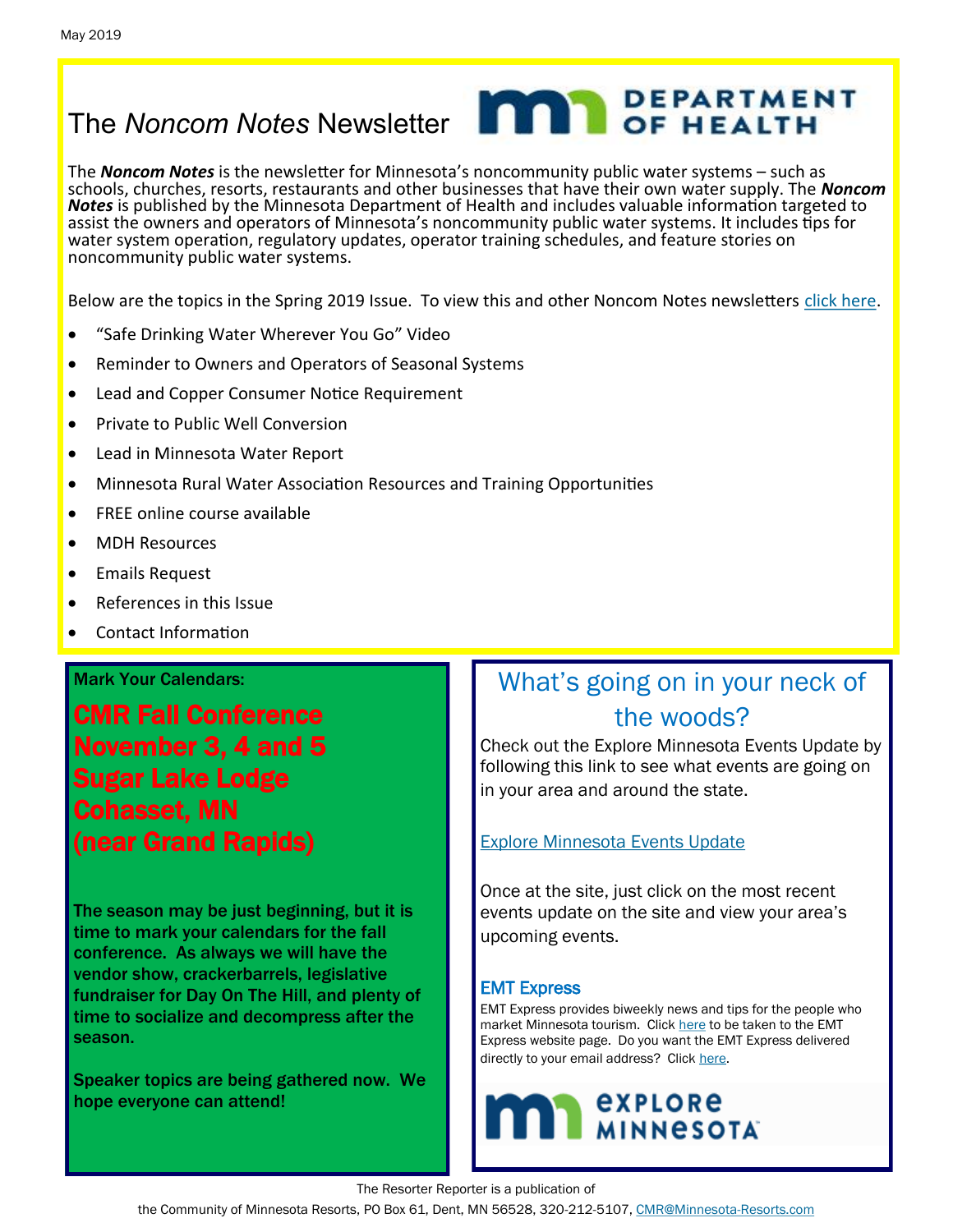

As a result of a discussion at the 2018 Community of Minnesota Resorts' conference, we formed a Facebook group that our CMR members are invited to join. Our new FB group will include CMR event information, allow for greater networking, and will hold/organize content that is shared by the CMR.

We invite you to introduce yourself, ask questions, share ideas, and dive into discussions in our new Community of MN Resorts Facebook Group.

We encourage and equip each other by sharing expertise, asking questions, and offering ideas about marketing, hospitality, business logistics, resort management, and other related topics. We've found that FB groups makes it easy to organize and search for discussions, questions, and also get familiar with people at other resorts. Experiment a little bit-who knows where this can go!!

Click on the following link to start seeing content and asking questions:

<https://www.facebook.com/groups/cmrmembers/> We have preregistered your e-mail that is registered with the CMR. If you use a different e-mail for Facebook, just make a request to join the group after clicking the link and you will be approved in a day or two.

Do not fear, the Yahoo Chatline is not going away. We are just adding this enhancement to our ability to communicate as an organization.

The Resorter Reporter is a publication of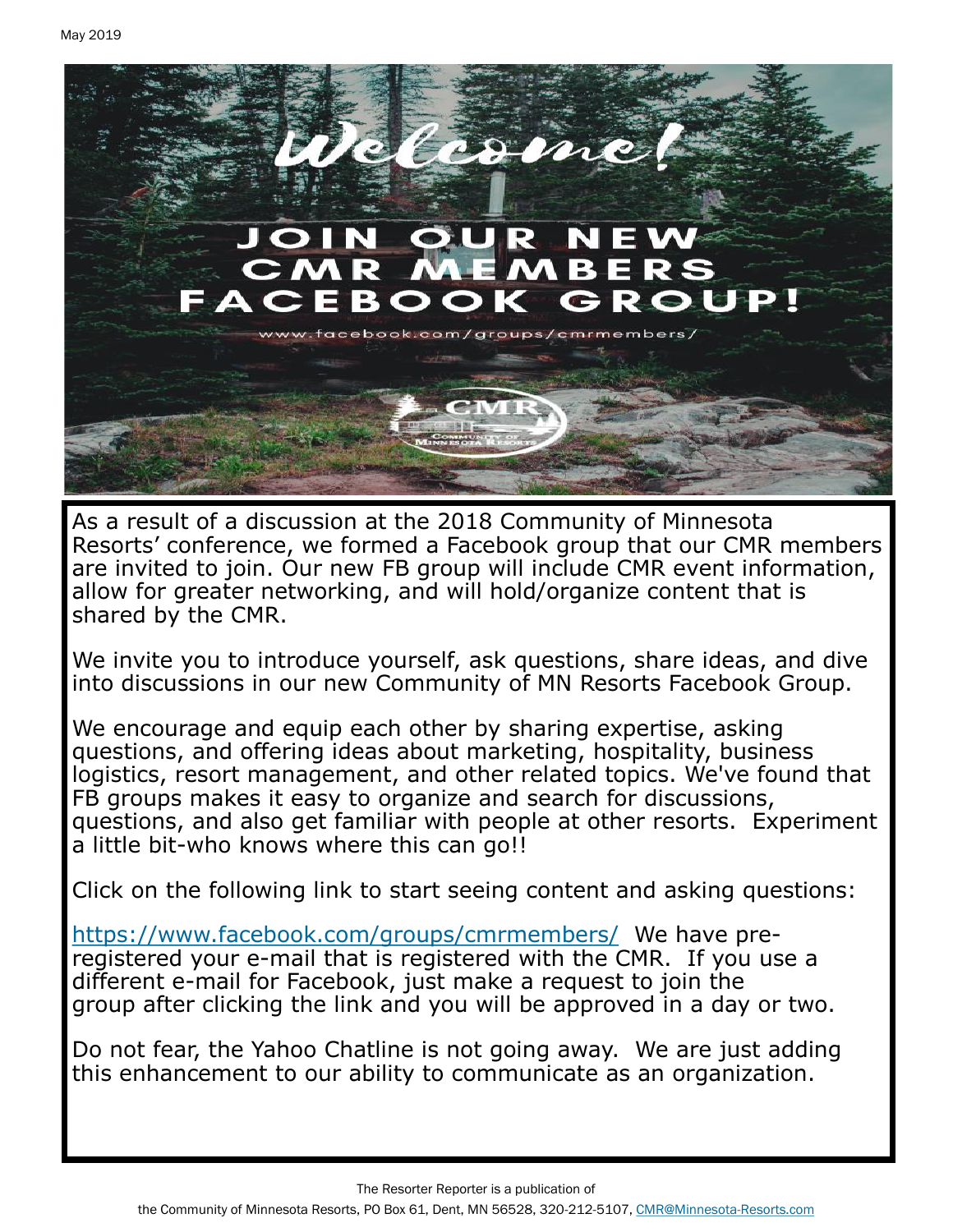

## **AND THE WINNERS ARE:**

Each year the Community of Minnesota Resorts offers scholarships to a student in high school or a current undergraduate or technical school student. The scholarship funds are made available to children and grandchildren of CMR members. An eligible member is one who has been a member for at least three consecutive years and is currently a member in good standing. Associate members are not eligible for scholarships.

The Scholarship Committee-consisting of a number of your fellow resorters, and guided by Office Manager Jim Wherley (who does not vote but interprets the guidelines of the CMR Scholarship program, and prepares the applications for review and selection of winners by the committee) reviewed the applications. Your CMR is pleased to announce the following have each won a scholarship:

## **Kenzie Christiansen, Finn 'N Feather Resort, Bemidji, MN**

## **Rebecca Triska, Voyageur Cove Resort, Cook, MN**

## **Gunnar Niemeyer, Niemeyer's Rugged River Resort, Brainerd, MN**

Look for profiles of each of the winners in the next Minnesota Resorter Magazine highlighting each of them and their scholastic objectives.

Typically there are two \$750, and two \$500 scholarships available annually, but this year with 3 qualified applicants your CMR Board decided that ALL THREE APPLICANTS WILL RECEIVE \$750!

We would also like to take this opportunity to thank the members of the CMR for their sponsorship of scholarships via membership dues, and we also want to thank Pine Insurance Company and the Carol Kirchner family for making additional scholarship awards possible through their generous sponsorship donations. There may also be more exciting news about a new scholarship sponsor in our next Minnesota Resorter Magazine!